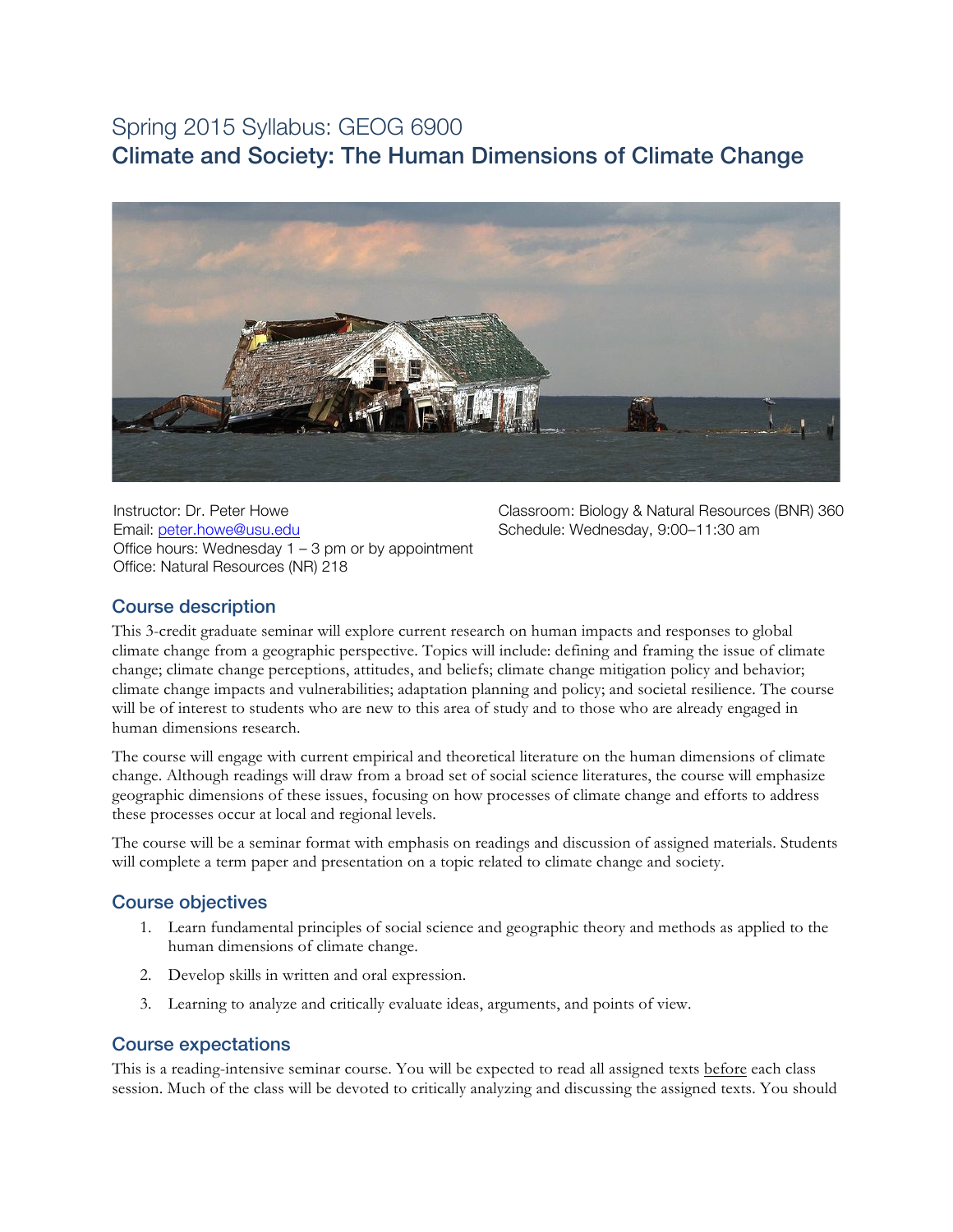read critically: question the authors' assumptions, the questions they ask or issues they raise, their methodology, and the conclusions they draw.

All secondary sources must be properly cited and referenced using a standard author-date style for in-text citations and references, such as APA or Chicago style. A helpful guide to style can be found at the Purdue writing lab (http://owl.english.purdue.edu/owl/resource/560/01/). I strongly recommend using citation management software such as Zotero (free: https://www.zotero.org/) or EndNote to streamline the process of including citations and references in your papers.

# Course materials

## REQUIRED TEXTS

- 1. Hulme, Mike. Why We Disagree About Climate Change: Understanding Controversy, Inaction, and Opportunity. First Edition. Cambridge University Press, 2009.
- 2. Additional required readings will be posted online on Canvas.

### **CANVAS**

We will use Canvas (usu.instructure.com) throughout the course for announcements, distributing materials, submitting assignments, and grade reporting. It is your responsibility to use the Canvas system. Questions about Canvas can be directed to the USU IT service desk (it.usu.edu, servicedesk@usu.edu, 435-797-4357).

# Assignments and Grading

### WEEKLY DISCUSSION NOTES (30%)

In preparation for each class you will be asked to provide written notes for the discussion, formatted as a brief paper. Discussion papers (2-3 pages) should be emailed to the instructor before class each week. Papers are to be completed every week in response to each week's reading assignment.

The discussion papers are intended to make you think critically about the content of the readings. For example, they may include specific questions you have about the material (and possible answers), topics to raise during discussion, or critical remarks on the material. They are intended as a way for you to articulate your ideas about the readings and to help you to identify questions or issues that you would like to pursue during the class discussion. Credit for the discussion papers will be pass/fail.

### ATTENDANCE AND ACTIVE PARTICIPATION (20%)

Active participation in seminar discussions is necessary to obtain a satisfactory grade. During each weekly meeting, each participant should contribute at least one questions or issue based on the readings to structure the discussion for the class session.

One participant will facilitate the discussion each week. Facilitation assignments will be arranged during the first class meeting. The facilitator will be responsible for providing a brief summary of the readings and leading the discussion.

### SEMINAR PAPER AND PRESENTATION (50%)

Students will work with the instructor to select a paper topic and will work on the paper throughout the semester. We will devote some regular class time to discussion of progress on the papers.

- A  $\frac{1}{2}$  page proposal for the paper topic with at least 5 references will be due on Feb. 11
- A detailed outline or rough draft of the paper will be due on March 18. The instructor will provide comments and suggestions on the draft at this stage.
- Papers will be presented in class on April 15.
- Final papers are due on April 23.

The paper should be approximately 20 pages in length (double spaced). Details on the assignment will be discussed in class.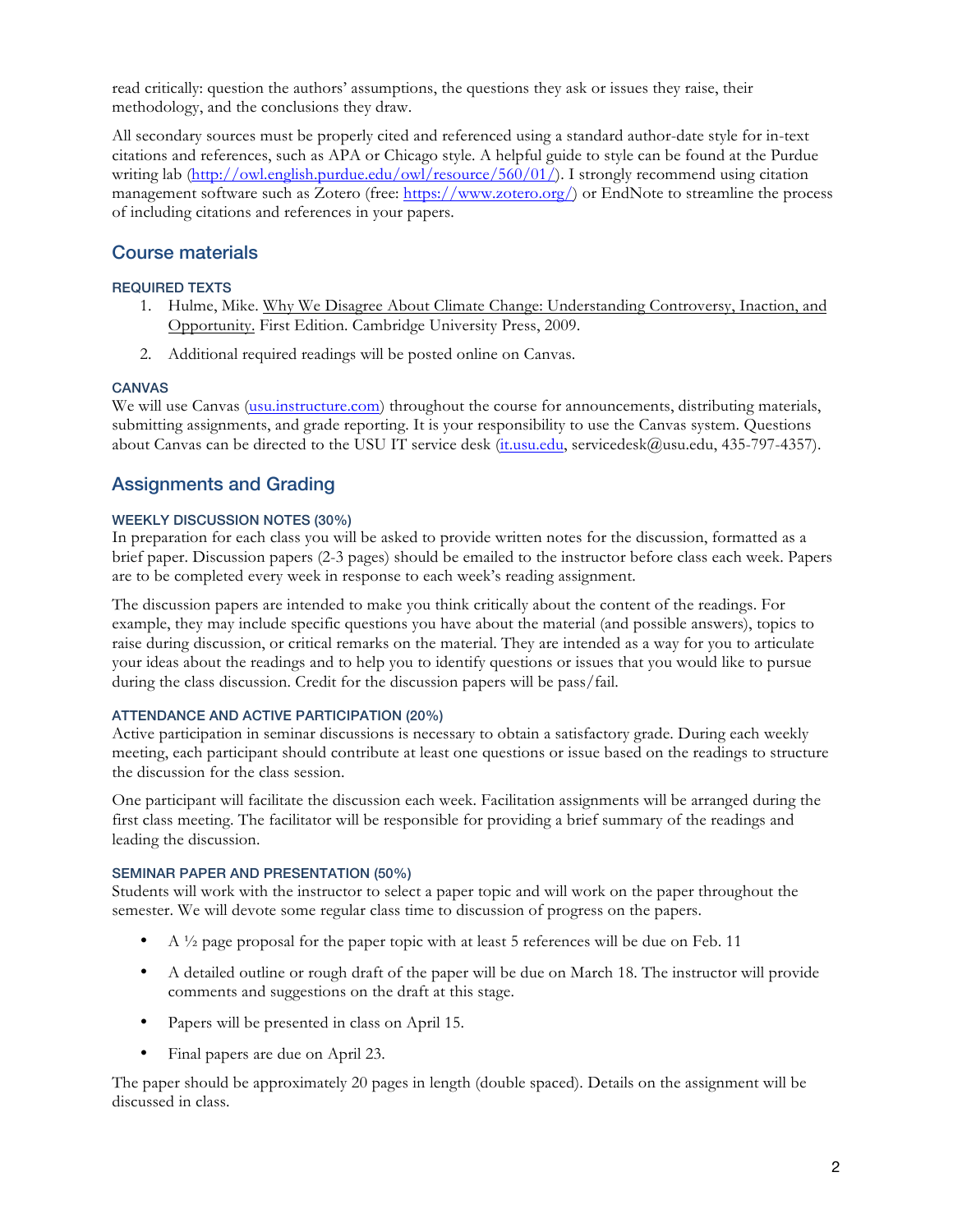#### GRADING SCALE

| ⌒<br>Grade |                |                      | ے                           |                  | ⊸–                          | ີ                                     |                                                                        |                                                                                |                 |    |
|------------|----------------|----------------------|-----------------------------|------------------|-----------------------------|---------------------------------------|------------------------------------------------------------------------|--------------------------------------------------------------------------------|-----------------|----|
| %          | 00<br>93<br>۰. | $\cap$<br>90<br>∟ש−י | '-89<br>O <sub>7</sub><br>◡ | 3-86<br>oΩ<br>ပပ | )-82<br>$\circ$<br>∽<br>-JU | --<br>$\overline{\phantom{a}}$<br>- 1 | $\overline{\phantom{0}}$<br>$\overline{\phantom{0}}$<br>הז<br>۰.<br>ъ. | $\overline{\phantom{0}}$<br>$\overline{\phantom{0}}$<br>- 1 -<br>ັ<br><u>_</u> | $60 - t$<br>-69 | 60 |

# Course policies

### COMMUNICATION WITH THE INSTRUCTOR

The best way to contact me is during my office hours, via e-mail, or via a Canvas message. I will try to respond to e-mails on the same day during the week.

#### LATE WORK

It is your responsibility to turn in all work on time. Grades for assignments will be reduced by 10 percent for each day late. No late work will be accepted more than 2 weeks after the due date.

#### CLASSROOM ENVIRONMENT

Everyone has the right to feel comfortable in the classroom. We are all adults in a college classroom, and we must be open to critical and academic discussion on topics that we may or may not agree with. I will treat you with respect, and I expect you to extend respect to me as well as to your classmates.

#### ACADEMIC HONESTY

Students are expected to produce original work. Plagiarism or falsification of any kind will be subject to disciplinary action. Offences will be referred to Utah State University Admissions office. The USU policy for academic honesty can be found at usu.edu/studentservices/studentcode/article6.cfm. Please review this document to understand the Utah State University policy on academic honesty. If you have questions or concerns about the policy, please contact your instructor or academic advisor.

#### **PLAGIARISM**

Plagiarism includes knowingly "representing, by paraphrase or direct quotation, the published or unpublished work of another person as one's own in any academic exercise or activity without full and clear acknowledgment. It also includes the unacknowledged used of materials prepared by another person or agency engaged in the selling of term papers or other academic materials." The penalties for plagiarism are severe. They include warning or reprimand, grade adjustment, probation, suspension, expulsion, withholding of transcripts, and denial or revocation of degrees.

#### STUDENTS WITH DISABILITIES

Reasonable accommodation will be provided for all persons with disabilities in order to ensure equal participation within the program. If a student has a disability that will likely require some accommodation by the instructor, the student must contact the Disability Resource Center (435-797-2444), preferably during the first week of the course. Any request for special consideration relating to attendance, pedagogy, etc., must be discussed with and approved by the instructor.